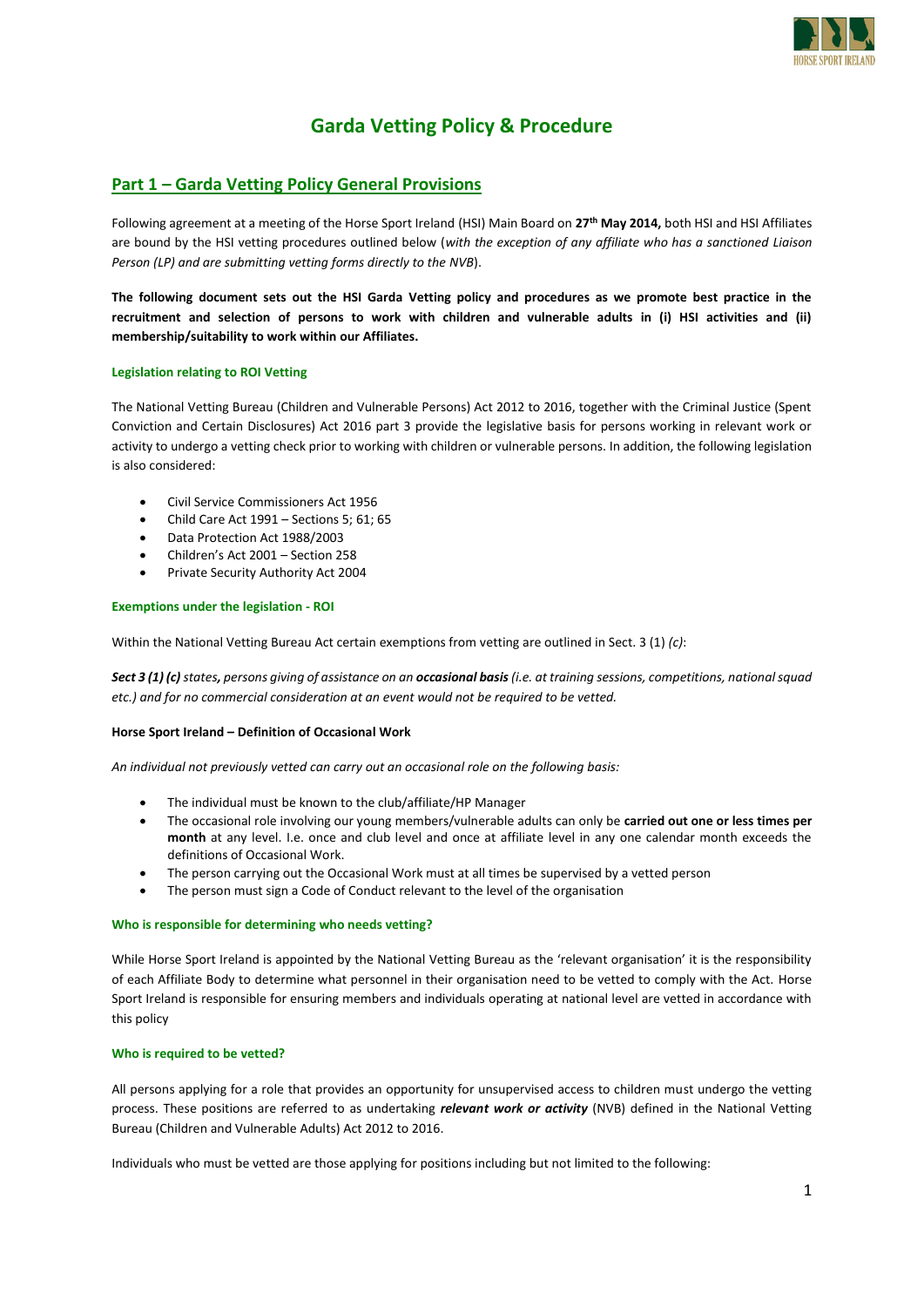

- Children's Officer/ Designated Liaison Person
- Coach
- Instructor
- Tutor
- Team Manager /Chaperone / Chef D'Equipe
- Official (e.g. Judge, Safety Officer, Course Designer)
- Other personnel as may be considered

#### **When is an individual required to be vetted?**

All the above required positions, or any other position identified by an Affiliate as a vetted position must be successfully vetted before an individual is legally allowed to take up their chosen position(s).

The requirement for vetting must be included in any job description for a vetted position. This policy must be available to prospective employees/members at the time of application.

Once an individual intends to apply for any vetted position a vetting application must be submitted for processing. An appointment to a vetted position is subject to a successful vetting outcome.

#### **Vetting of Minors**

If a person under the age of 18 is identified as one requiring vetting, the applicant will also need to complete a Parental Consent Form (NVB 3) which must be submitted along with the HSI *eVetting Invitation and ID Verification Form* to allow the vetting to proceed. Applicants who are under 18 must be over 16 to be suitable for vetting. Vetting is not permitted for those aged under 16.

#### **Vetting Charges**

On 29th April 2016, Horse Sport Ireland introduced an administrative charger of €10 per vetting application. Payment can be made via the Horse Sport Ireland website.

#### **Verification of Identify**

On the commencement of the National Vetting Bureau Act, the NVB introduced the requirement of an ID Check for each person seeking vetting through them. HSI will utilise the services of our Affiliate Children's Officers to enable this happen. Identification verification of a person applying for vetting will be required at local level before the applicant can access the vetting form and submit it to Horse Sport Ireland for processing with the National Vetting Bureau.

#### **Re-Vetting**

Horse Sport Ireland Garda Vetting is valid for a five year term. All individuals will undergo re-vetting after this five year period (or as determined by HSI as may be required by future circumstances) from the date of the previous vet.

Any existing Horse Sport Ireland applicant may be re-vetted if information concerning an individual's suitability to work with children comes to the attention of an Affiliate Club, Region or Horse Sport Ireland.

#### **Break of Service**

Any person, previously vetted by Horse Sport Ireland, but who for whatever reason may have ceased their relevant activity or work with children and or vulnerable persons in Equestrian Activates for a period of more than one year, shall be required to be re-vetted prior to commencing or re-commencing any relevant activity or work with children and or vulnerable persons in our Associations.

#### **Residency Abroad**

Individuals who carry out certain roles and who have been resident in ROI for less than one year may be asked to undergo a re-check after 12 months. In addition, any person who may have resided outside of Ireland for more than one year or who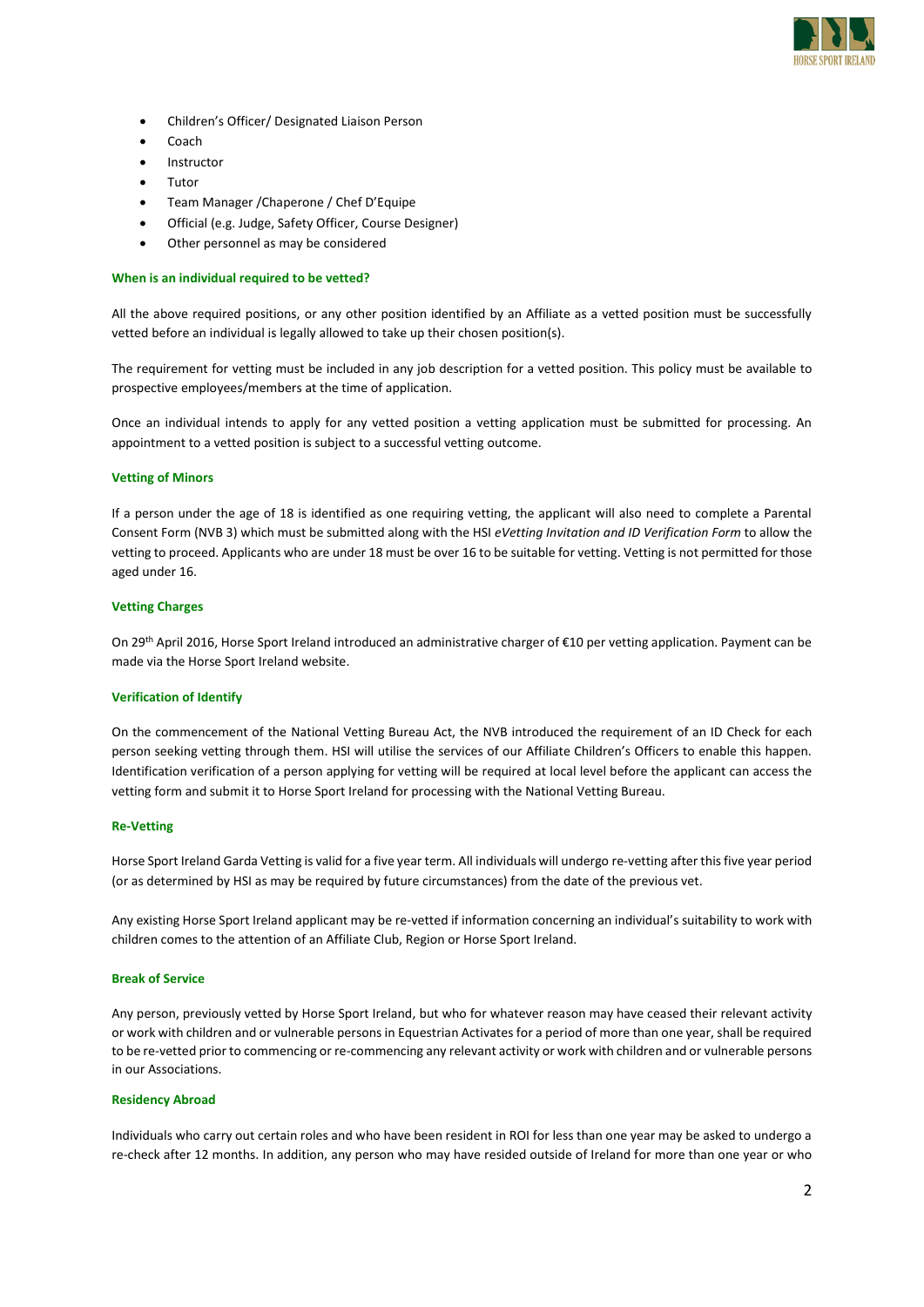

may be a resident in Ireland for less than one year may be obliged to obtain a police background check from the country of their last residence and/or country of origin at the discretion of a Horse Sport Ireland Liaison Person.

## **Liaison Persons (LPs)**

HSI is a *Registered Organisation* with the National Vetting Bureau (NVB) and as per HSI rules, all our individuals who work with our young members (U18) and vulnerable adults must comply with completing the vetting process, in line with the legislation set down in the National Vetting Bureau (Children and Vulnerable Persons) Act 2012 to 2016.

Horse Sport Ireland have two Liaison Person's (LP) registered with the National Vetting Bureau (NVB) to conduct Vetting on behalf of HSI and its Affiliates:

#### **1. HSI National Safeguarding Officer – Ciara Gorman**

#### **2. HSI Equestrian Sport Manager – Triona Connors**

The LP is responsible for processing online applications and dealing with information/disclosures as returned from NVB. The LP is also responsible for maintaining the confidentiality of disclosed information and for using such in the best interests of young people and in accordance with this vetting policy.

All applications to the NVB are processed by the LP through the NVB online application system on receipt of consent and identification verification from an individual seeking to be vetted through the HSI *eVetting Invitation & ID Verification Form.* The requirements of the process are mandatory by legislation. The six step application process is outlined as an appendix to this policy.

#### **Communication with the Applicant**

When the LP is required to communicate with the applicant for any reason the following protocol **will** be adhered to:

- Communication should be by phone, or in person if convenient
- The LP will verify the person is the applicant
- No messages will be left
- No discussion will take place with any other person, spouse or partner
- The LP will give an assurance of confidentiality

If the LP is required to verify disclosed details the applicant will be asked:

- If there is anything they remember concerning the time of the offence
- If they have ever been to court
- For any relevant information concerning the disclosed information
- To consider the significance of the disclosure in relation to the position applied for

#### **Record Keeping and Data Storage**

In accordance with the rules laid down in the Data Protection Acts 1988/2003 the LP on behalf of Horse Sport Ireland will:

- Obtain and process information fairly
- Keep this information only for the specified, explicit and lawful purposes
- Use and disclose information only in ways compatible with these purposes
- Keep information safe and secure
- Keep information accurate, complete and up to date
- Ensure that any information is adequate, relevant and not excessive
- Retain information for no longer than is necessary for the purpose or purposes
- Give a copy of his/her personal information to an individual, on request

All *eVetting Invitation and ID Verification Forms* and ID documentation received by Horse Sport Ireland from a vetting applicant is kept in accordance with the Data Protection Acts 1988/2003 by the LP on behalf of HSI. The information is kept for a five year term, i.e., the life of a vetting application through HSI, and then destroyed. All information is kept in a secure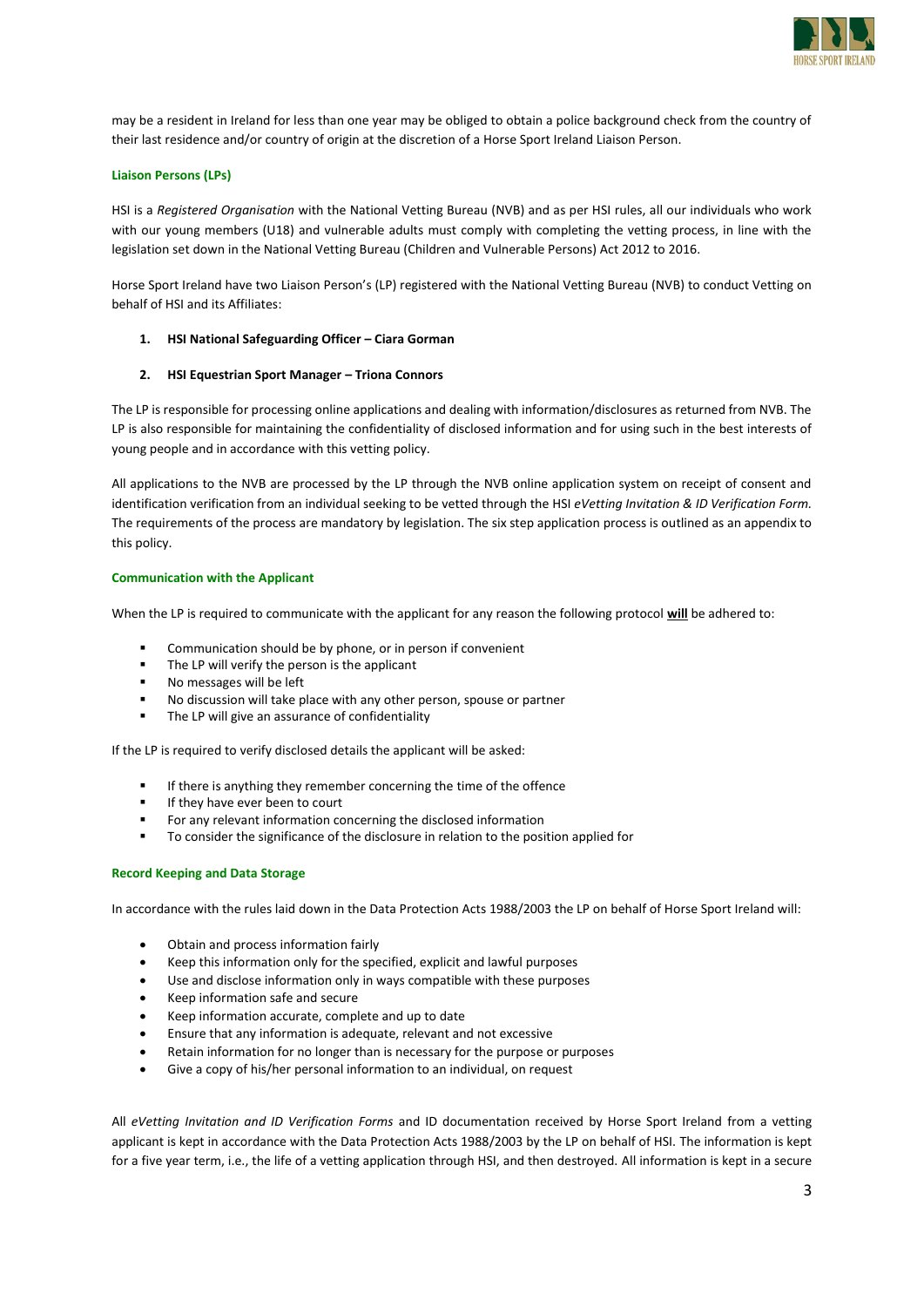

safe in the Horse Sport Ireland Head Office, Beech House, Millennium Park, Naas, Co. Kildare. The LPs are the only key holders for the secure safe.

Information on the applicants vetting application shall be retained on the Vetting Database also, access to this database is restricted to LPs only.

# **Part 2 - Horse Sport Ireland Vetting Committee**

Horse Sport Ireland will have two committees to administer the Garda Vetting process. The two committees are: the Vetting Referrals Committee (VRC) and the Vetting Referrals Appeal Committee (VRAC).

Each committee will be appointed on a yearly basis by the Horse Sport Ireland Main Board at their AGM. The Liaison Person (LP) will call for suitable applicants who will be placed on a panel for selection. The Board delegates full authority to the VRC and the VRAC to make decisions on vetting disclosure issues advised by the NVB regarding a person's membership &/or suitability for the role. No one member can sit on both committees at the same time.

The Vetting Referrals Committee will consist of the following members:

- Independent Chairperson
- 4 Independent Members

The above members shall be appointed by the Board of Horse Sport Ireland.

 The Horse Sport Ireland National Safeguarding Officer (with no voting rights) shall act in an advisory capacity and acting secretary to VRC.

The following members of the Horse Sport Ireland Executive shall attend any meeting of the VRC, where appropriate. These members do not enjoy any voting rights.

- Horse Sport Ireland CEO
- Horse Sport Ireland General Counsel

The Vetting Referrals Committee have the conferred power to co-opt additional expert members from time to time to assist the VRC in their adjudication. Such members do not enjoy any voting rights.

## **Horse Sport Ireland Vetting Referrals Committee (VRC) Process**

#### **VRC – Dealing With Disclosures**

On the occasion where the LP has received a vetting disclosure in respect of an applicant with an offence history, the LP will request the VRC to sit and consider an applicant's suitability for a role. At no point will any member of the VRC be provided with any personal information of the applicant. Each disclosure will be referred to by the committee with an individual reference number.

#### **Step 1 - Contact with the Applicant**

Applicants with an offence history will be dealt with on an individual basis and each candidate will be contacted by phone &/or letter by the LP in order to confirm identify and validate information received from the National Vetting Bureau. If the applicant has not self-disclosed and information is received from the NVB this requires to be checked with the applicant by the LP. (Refer to communication with an applicant). The applicant may wish to make a written statement at this stage (or possibly on the occasion of a rejection of membership decision is made by VRC).

#### **Step 2 - Assessing of Garda Vetting Disclosures**

When assessing the suitability of a Vetting Subject for a position within Horse Sport Ireland, Garda Vetting disclosures containing details of prosecutions, successful or not, pending or completed, and/or convictions as recorded in the State or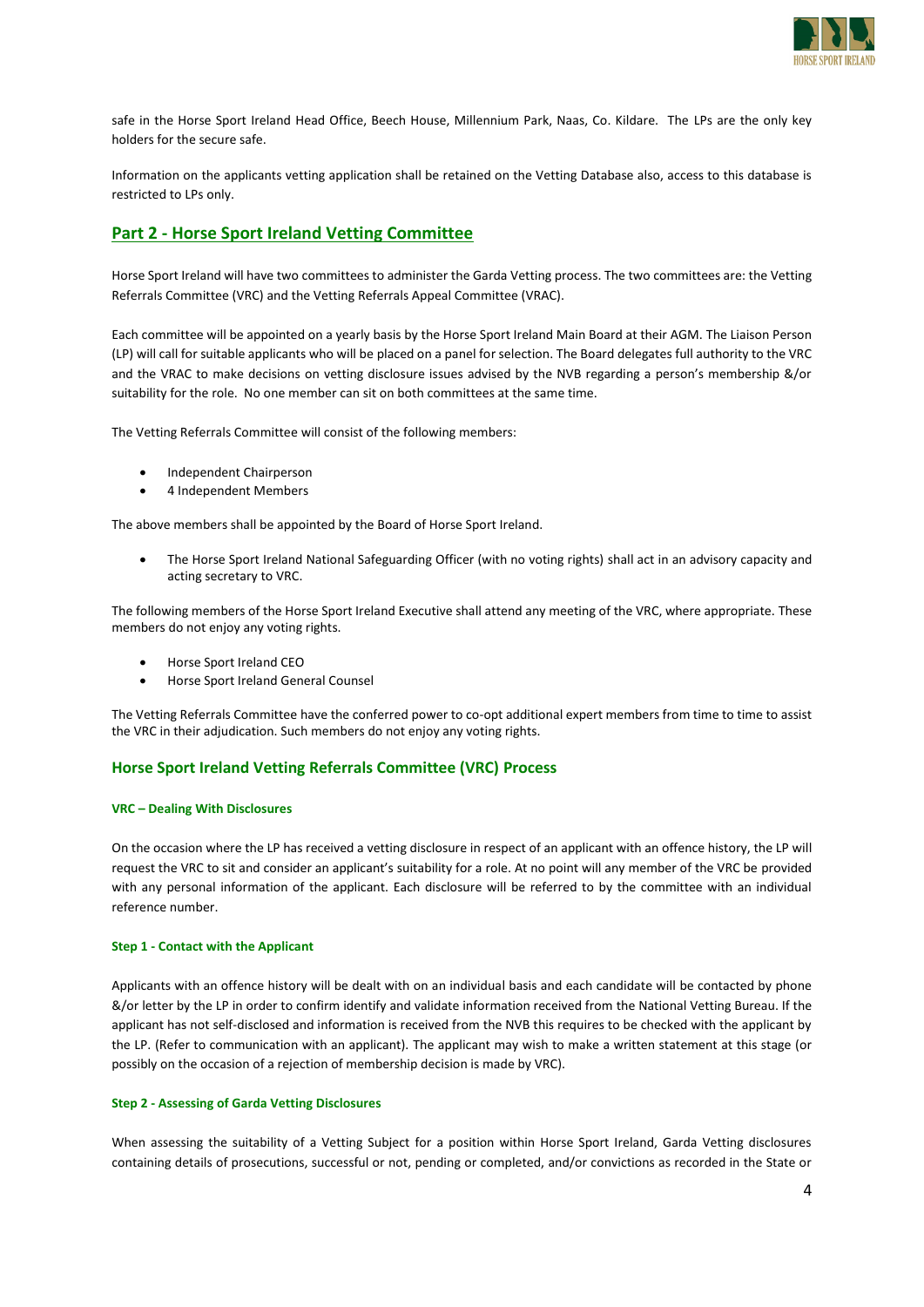

elsewhere as the case may be, or specified information as per sections 14 & 15 of the Act in respect of a Vetting Subject in respect of any offences in the following schedule of offences shall be taken into account by the VRC;

## **Schedule of Offences**

- Offences against the State, Treason and offences under the Defence Act.
- Firearms, Explosives, and Offensive Weapons offences.
- Terrorist & Organised Crime offences.
- Non-Fatal Offences Against the Person Act, 1997
- All offences of Cruelty against Animals and breaches of Animal Remedy Regulations.
- All offences under Misuse of Drugs & Drug Trafficking Acts.
- All offences under Theft & Fraud Offences Act.
- All offences under the Public Order Act and Criminal Damage Act and in respect of Anti-Social Behaviour.
- Liquor Licensing offences for selling or providing Intoxicating Liquor to children; and offences under the Licensing (Combating Drug Abuse) Act.
- Road Traffic Offences outside of the administrative filter implemented by the Minister for Justice and Equality.
- Offences under the Air Transport & Navigation Act, Immigration Act, Maritime Safety Act, Railways Act.
- Customs & Excise, Revenue, Social Welfare, Health & Safety, Environmental Protection and Waste Management offences.
- Any offence of a similar nature or gravity to the above which is already enacted or which may be enacted in the future.

This is not a conclusive list. It is a general guideline of the category or type of offence(s) which, if a vetting subject has been prosecuted or convicted for, may result in their being deemed unsuitable for a position within Horse Sport Ireland

## **Automatic Preclusion**

Applicants should note that disclosure of certain types of convictions/prosecutions **shall automatically preclude** the applicant from a position working with children or vulnerable adults. The following schedule of offences will automatically disqualify an applicant:

- Any offence of a sexual nature.
- Any offence against a child or of child abuse or child abuse images.
- An offence that causes grievous bodily harm Non-Fatal Offences Against the Person Act, 1997 (Causing serious harm).
- Any offence of murder or manslaughter.
- A series of continuous offending that might cause concern for the well-being of children.
- Any charge brought by the Director of Public Prosecutions (for Ireland and Northern Ireland) concerning abuse of a child or vulnerable person.
- Abduction, Kidnapping, Hostage Taking, Hi-jacking, False Imprisonment, Torture, Endangerment, Harassment, Coercion, Incitement to Hatred, Human Trafficking; and any other offences against the Person and Minors and/or Vulnerable Adults.
- Assault Causing Harm or Serious Harm against Minors and/or Vulnerable Adults.

## **Step 3 - VRC Risk Assessment/Decision Making Procedure**

Risk will be assessed by the VRC with regard to rating a particular post regarding its risk and rating the individual applicant in terms of risk. This approach must consider the risk in terms of the individual, the offence and the role. In carrying out this assessment the VRC should consider the following elements in respect of any individual for a position within Horse Sport Ireland or their affiliates.

- 1. Previous employment history
- 2. Educational qualifications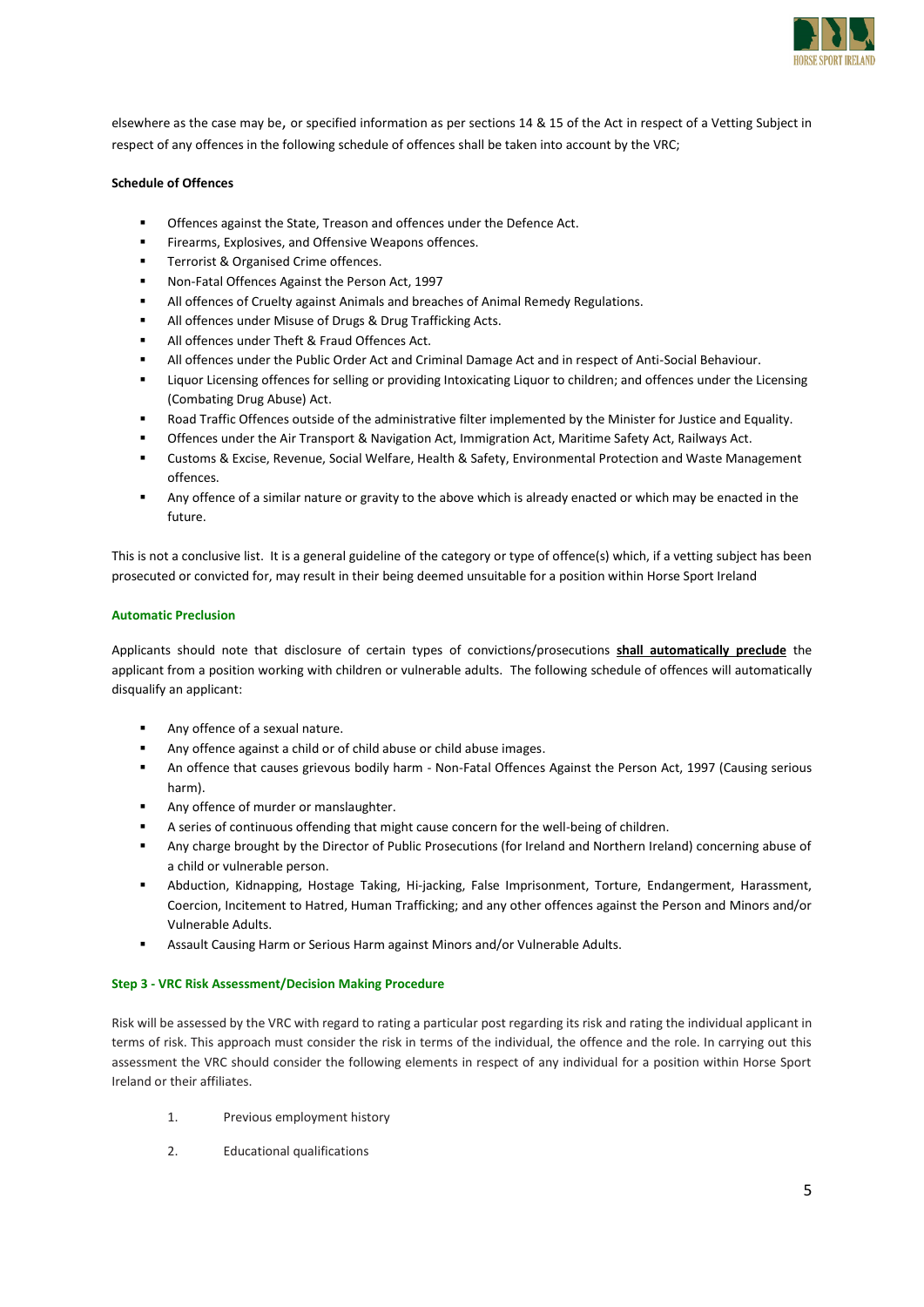

- 3. Skills and competencies pertaining to the position sought
- 4. Performance at interview or job assessment
- 5. Satisfactory references from acceptable referees
- 6. The nature and seriousness of any offence recorded in respect of them
- 7. The nature of the Court Result and severity of penalty pertaining
- 8. Mitigating factors, if any, in favour of the individual
- 9. The self-disclosure of the offence by the individual
- 10. The age of the individual at the time the offence was committed
- 11. The length of time elapsed since the offence was committed
- 12. The conduct of the individual in the interim (including the period since GV commenced)
- 13. Rehabilitative efforts undertaken by the individual in the interim

The Decision Making procedure is established solely to assess the suitability of the individual for the position sought vis-àvis any Garda Vetting disclosure that may be received in respect of them. The Legislative, Human Rights and Natural Justice rights of the individual will be observed at all times during the decision making process.

The VRC will also consider the following factors:

- Does the role involve one-to-one contact with children or other vulnerable groups of clients, service users or employees?
- What level of supervision will the post holder receive?
- Does the post involve any direct responsibility for finance or items of value?
- Will the nature of the post present any realistic opportunity for the applicant to re-offend?
- What could happen at the club level and how serious would that be?
- Is the role such that the person with this conviction would seriously undermine public confidence in the organisation?

### **Step 4 – Communication of VRC Assessment**

Following this assessment the VRC will complete a written report on their risk assessment together with a decision to either proceed or not to proceed with offering membership. The decisions of any vetting issues considered by the VRC will be communicated directly to the individual by the LP (plus in the case of an affiliate member, the contact person in the affiliate will be informed that the applicant will not be fulfilling a particular role, the reasons for declining will remain confidential between Horse Sport Ireland and the applicant).

The letter will be issued by the LP to the applicant advising the exact nature of the conviction, as stated on the Disclosure Certificate and, where applicable, the exact information they self-declared on the original eVetting application. If membership is rejected by the VRC the individual has a right to appeal a membership rejection decision by way of a written statement on the recorded convictions. Candidates will be advised that failure to reply within 10 working days will result in the closure of the file.

**Note: The NVB does not provide clearance for people to work with children and vulnerable. All decisions on the suitability of an applicant from HSI or Affiliates are a matter for HSI.**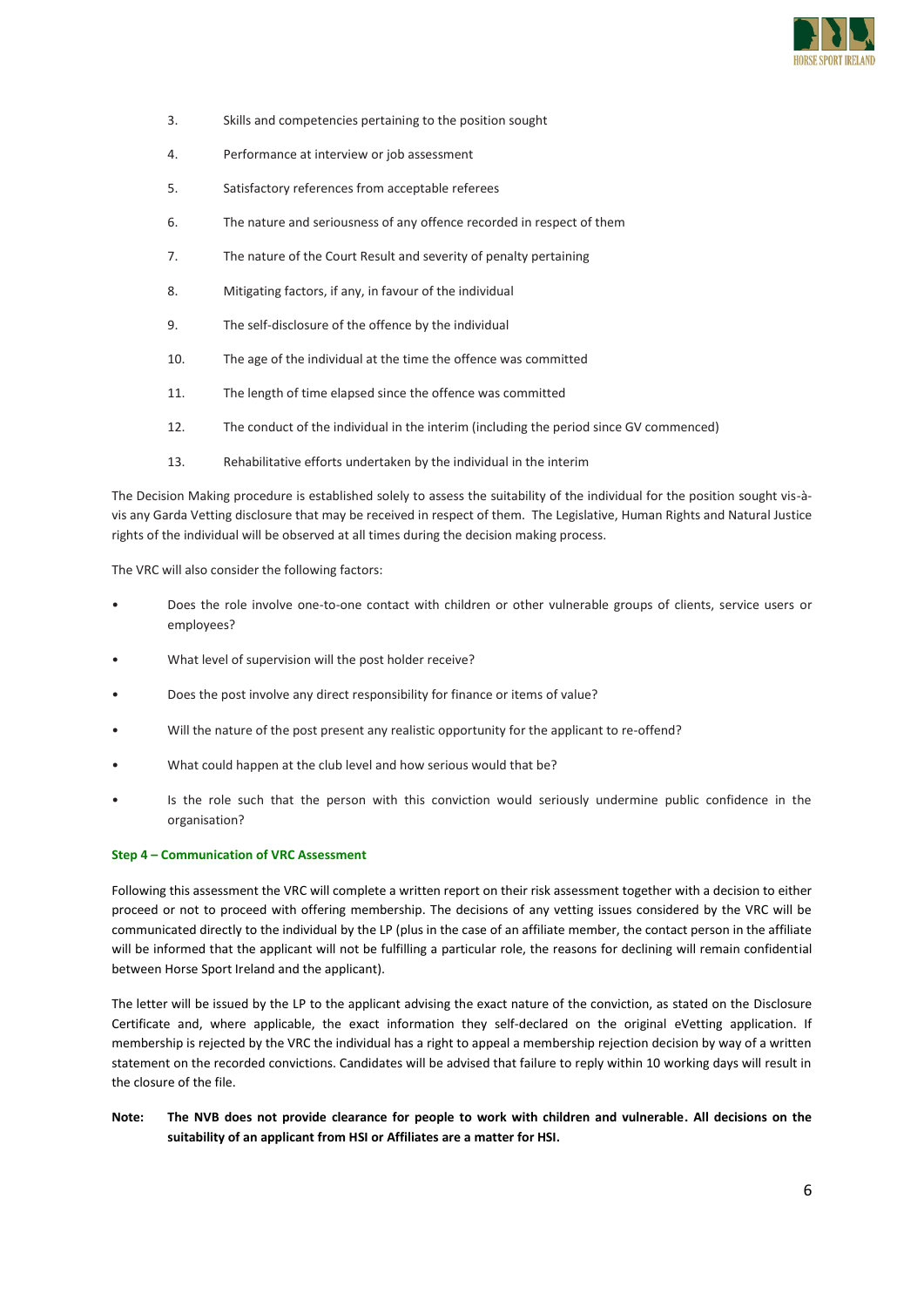

# **Horse Sport Ireland Vetting Referrals Appeals Committee (VRAC)**

The Vetting Referrals Appeals Committee will consist of 3 members:

- External Individual X 1 (selected from a panel held by LP)
- External Individual X 1 (selected from a panel held by LP)
- External Individual X 1 (selected from a panel held by LP)
- Horse Sport Ireland National Safeguarding Officer (with no voting rights) in an advisory capacity and acting secretary to VRAC

The VRAC may meet to discuss two types of disputes. The dispute of an applicant on a VRC decision on their suitability or an applicant disputes the detail contained in a vetting disclosure from the National Vetting Bureau.

#### **VRC – Dealing With Appeals**

- 1. If suitability for the role is rejected by the Vetting Referrals Committee (VRC) and the applicant disputes the decision on their suitability and wishes to formally appeal, then the applicant should outline the exact nature of their dispute and submit it in writing to the LP. The following procedure will then be followed:
	- o The LP will notify the VRAC that an appeal has been lodged. The VRAC then meets to discuss. The VRAC will review the appeal letter and file of the applicant.
	- o At the conclusion of the appeals procedure, a decision in respect of suitability of the applicant to work within HSI will be made by the VRAC. A letter will be issued by the LP on behalf of VRAC.

## **OR**

- 2. Where an applicant disputes the detail contained in a vetting disclosure from the National Vetting Bureau, he or she may refer the issue to the National Vetting Bureau dispute process.
	- $\circ$  This process is activated by the applicant, who should outline the basis of his or her dispute, in writing, to the Liaison Person for Horse Sport Ireland. The LP then submits the complete application file to the National Vetting Bureau for further checks.
	- o Further information is available on the National Vetting Bureau website <https://vetting.garda.ie/Disputes/Disclosure>
	- o This will be reviewed upon return from the NVB by the VRC or the VRAC depending on whether the information remains the same or is altered by the NVB.

The decisions of any vetting issues considered by the VRAC will be communicated directly to the individual (plus in the case of an affiliate member, the contact person in the affiliate will be informed that the applicant will not be fulfilling a particular role, the reasons for declining will remain confidential between Horse Sport Ireland and the applicant).

**The decision made by the Horse Sport Ireland VRAC is final**

*\*Additional functions to the above may be added to the remit of the VRC or VRAC.* 

#### **Review of Policy**

The Horse Sport Ireland Vetting Policy shall be reviewed on a yearly basis or on any significant changes to relevant legislation.